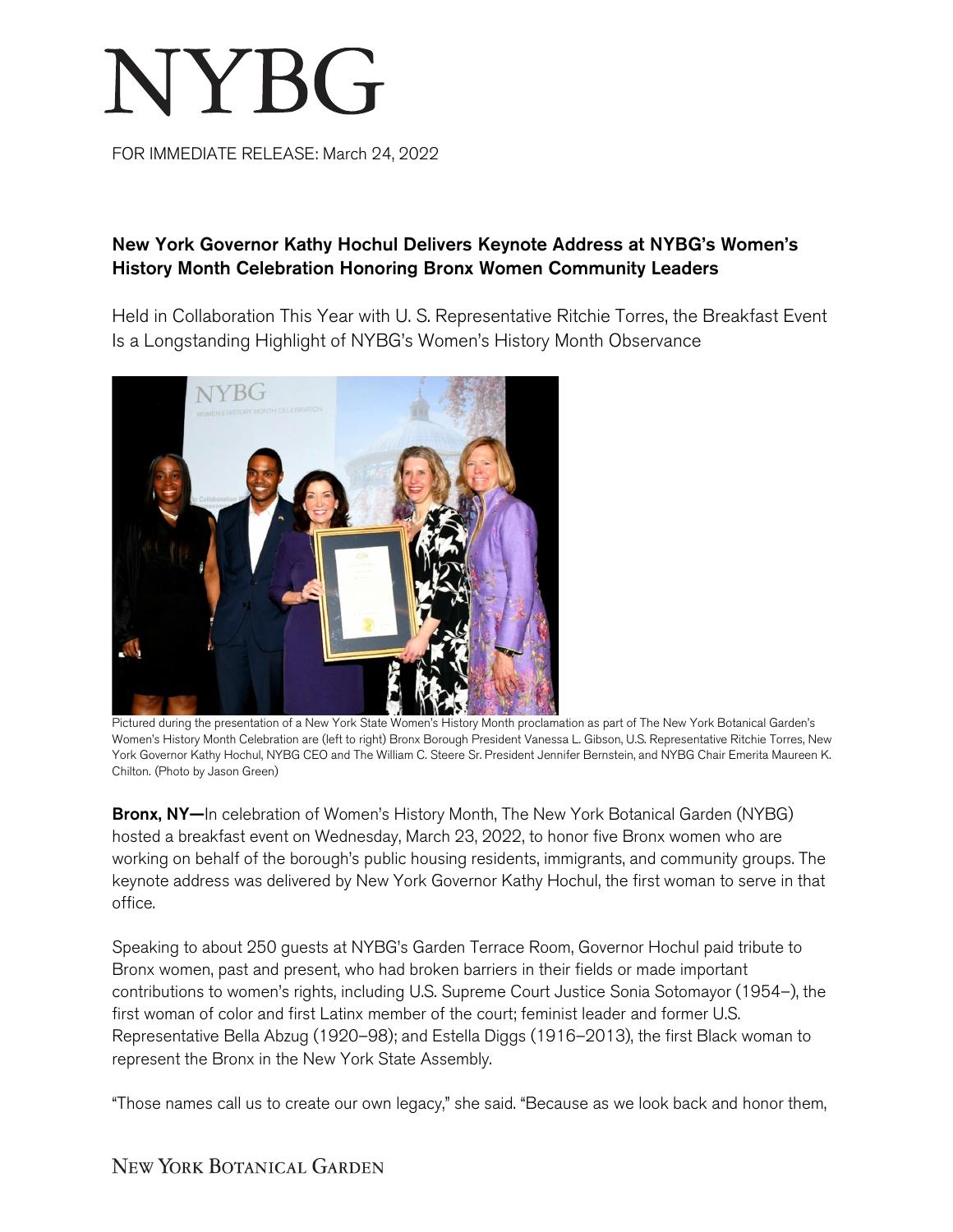people in the future are going to say, 'Well, what did you do? How did you move women forward in your time?'"

The governor also saluted the contributions of women who are not well-known but whose roles as essential workers during the COVID-19 pandemic have been vital in sectors such as health care and food service.

"Women, you don't need a month to tell you about women's power," she said. "You own it every single day. This is who you are. Let's rise up. Let's make a difference. Let's continue to make a change."

In her remarks, Governor Hochul called The New York Botanical Garden an "oasis" during the pandemic, a place where New Yorkers could "see nature at its finest and just feel that they're going to be okay." She also noted, however, the role NYBG plays in the Bronx through its educational offerings and other programs for the community.

"I think 'oasis' might be the wrong word," she added, because it implied that NYBG was isolated. "You are so integrated in the neighboring community in a powerful way that is an example to other culturals—to embrace the neighborhood, show how you can teach young people about careers and jobs and opportunities and take them out of their elements and bring them to a place like this where they have a greater opportunity. So I thank everyone who's part of this organization for the incredible, incredible work you do as well."

The annual breakfast, a longstanding highlight of NYBG's observance of Women's History Month, was held this year in collaboration with U.S. Representative Ritchie Torres, who paid tribute to his mother for the role she has played in his life. A single mother, she raised Torres, his twin brother, and a sister in public housing while working a minimum-wage job.

Representative Torres, who at age 25 was the youngest member of the New York City Council when he was elected in 2013, said: "No matter how old I get, I will always be a mother's boy. I would not be where I am today were it not for the sacrifices that my mother made for me."

Reflecting on the role of women during the pandemic, Congressman Torres said: "The greatness of women, I think, came to light powerfully during COVID-19. Right in the peak of the pandemic, we saw essential workers, mostly women, put their lives at risk on the front lines so that the rest of the city could safely shelter in place. And so, we should honor the most essential members, the most essential workers, the most essential leaders of our society."

In welcoming remarks, NYBG Chair Emerita Maureen K. Chilton said that the breakfast event was intended to "celebrate and uplift women who build communities and improve lives."

Noting that New York State was the birthplace of the women's suffrage movement, Chilton said, "While there's a great deal of work to still be done for women's rights, we all know that New York also leads in this way, not only evidenced by the presence of our governor, but by all of the women in the room here today."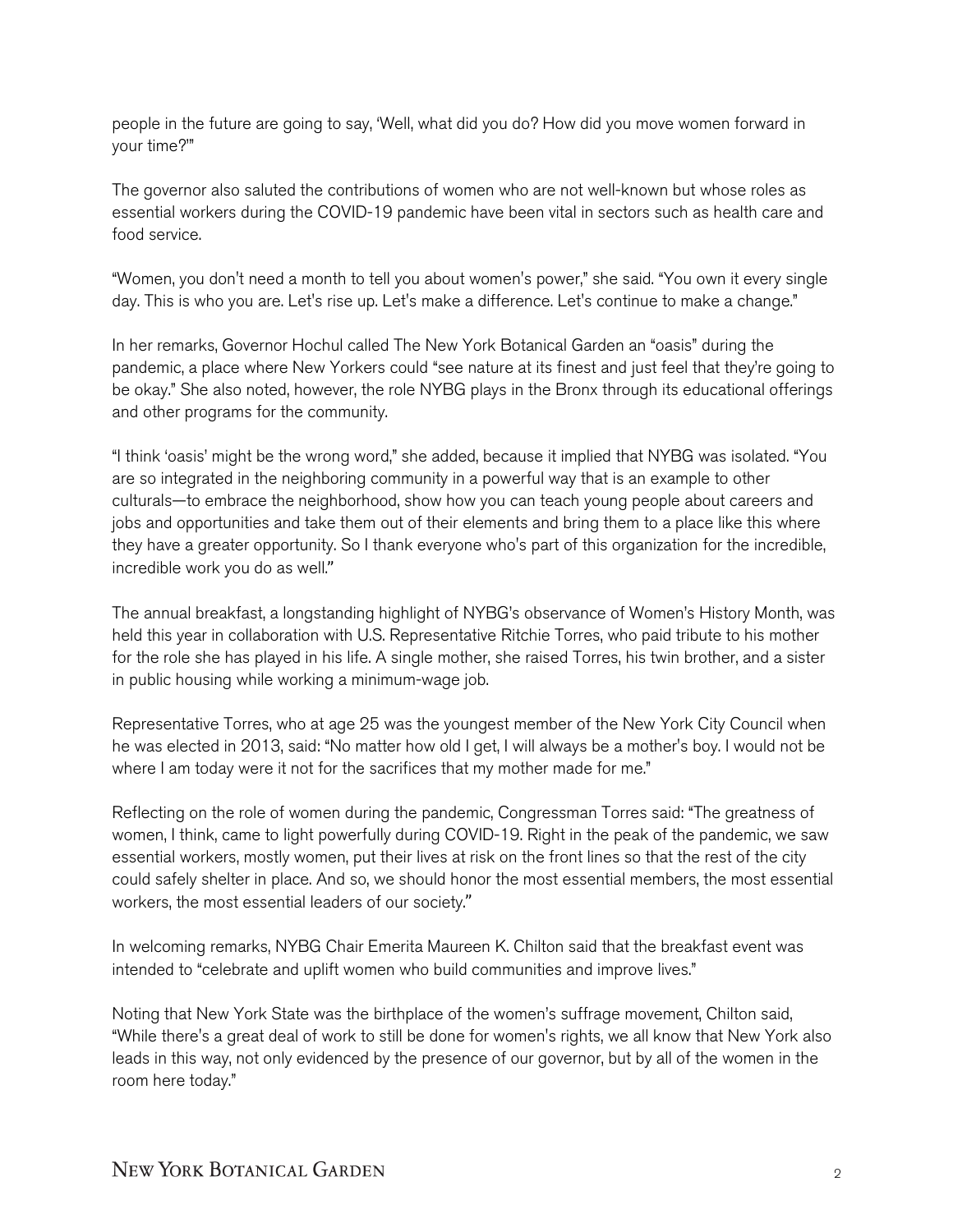During her remarks, NYBG CEO and The William C. Steere Sr. President Jennifer Bernstein highlighted the role women have played in cultural institutions, including The New York Botanical Garden: "There are many pioneering women who have shaped this institution, including one of our cofounders, Elizabeth Britton, the late-19th century botanist; LuEsther T. Mertz, whose philanthropy shaped many aspects of this institution; and the woman who just spoke, Maureen Chilton, who was our first female board chair."

Honored during the event were Adama Bah, immigration activist; Mirtha Colón, Garifuna rights advocate; Terry Lawson, Executive Director, UnLocal; Nilka Martell, Founder, Loving the Bronx; and Norma Saunders, Tenant Association President, NYCHA Bronx River Houses.

The celebration included a spoken word recitation by Meera Dasgupta, the 2020 National Youth Poet Laureate, and an *a capella* performance of three songs by the Bella Voce Choir of the Celia Cruz Bronx High School, led by choir director Jacqueline Bergland.

After the breakfast celebration, guests were welcome to view *The Orchid Show:Jeff Leatham's Kaleidoscope* in the Botanical Garden's Enid A. Haupt Conservatory.

## About The New York Botanical Garden

Founded in 1891, The New York Botanical Garden is the most comprehensive botanical garden in the world and an integral part of the cultural fabric of New York City, anchored in the Bronx. Visitors come to the Garden to connect with nature for joy, beauty, and respite, and for renowned plant-based exhibitions, music and dance, and poetry and lectures. Innovative children's education programs promote environmental sustainability and nutrition awareness, graduate programs educate the next generation of botanists, while engaging classes inspire adults to remain lifelong learners. The 250 acre verdant landscape—which includes a 50-acre, old-growth forest—and the landmark Enid A. Haupt Conservatory support living collections of more than one million plants. Unparalleled resources are also held in the LuEsther T. Mertz Library, the world's most important botanical and horticultural library with 11 million archival items spanning ten centuries, and William and Lynda Steere Herbarium, the largest in the Western Hemisphere with 7.8 million plant and fungal specimens. Committed to protecting the planet's biodiversity and natural resources, Garden scientists work on-site in cuttingedge molecular labs and in areas worldwide where biodiversity is most at risk.

## ###

The New York Botanical Garden is located at 2900 Southern Boulevard, Bronx, New York 10458. For more information, visit [nybg.org](https://www.nybg.org/)

The New York Botanical Garden is located on property owned in full by the City of New York, and its operation is made possible in part by public funds provided through the New York City Department of Cultural Affairs. A portion of the Garden's general operating funds is provided by The New York City Council and The New York State Office of Parks, Recreation, and Historic Preservation. The Bronx Borough President and Bronx elected representatives in the City Council and State Legislature provide leadership funding.